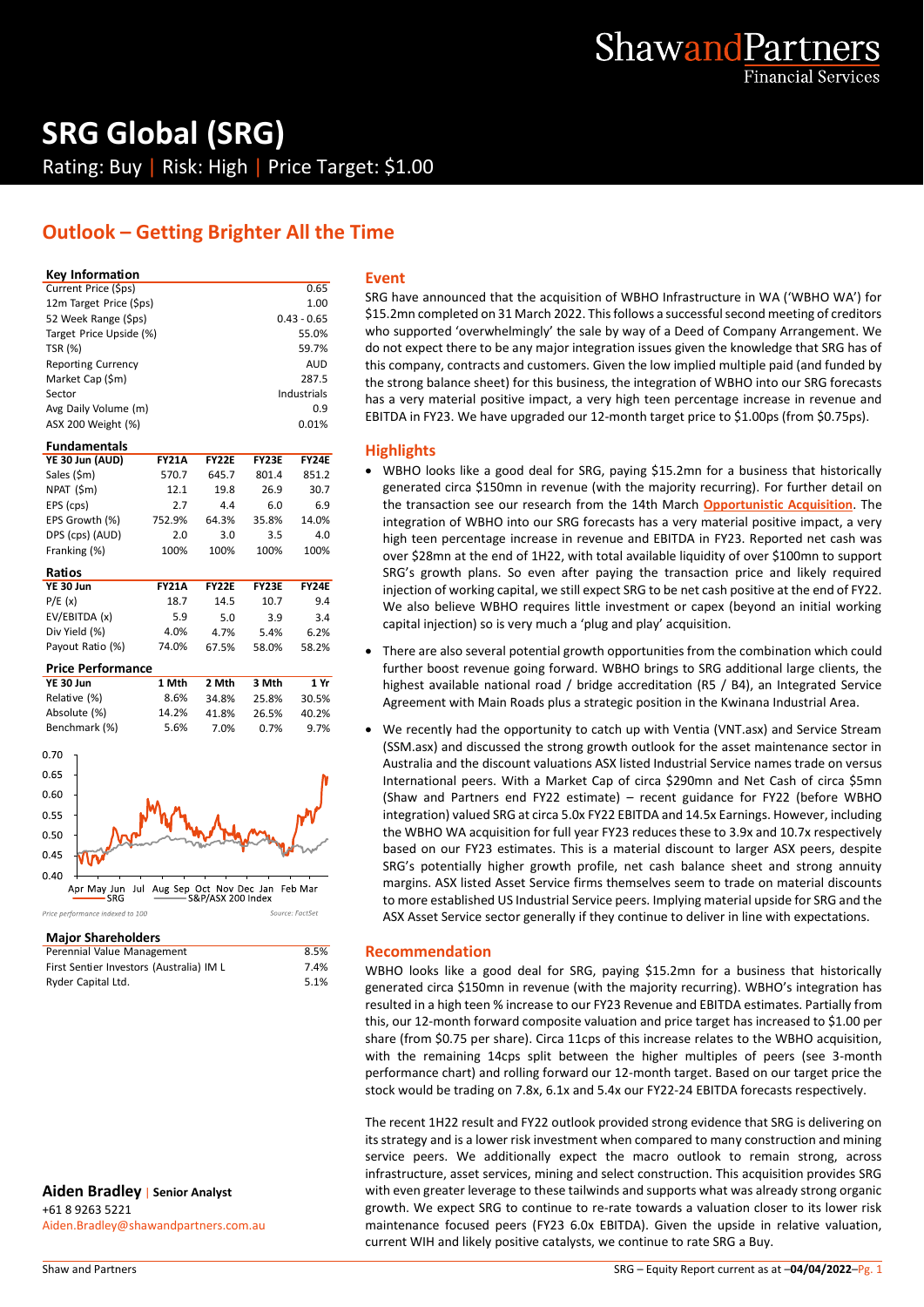## ShawandPartners

**Financial Services** 

# **SRG Global Industrials Capital Goods FactSet: SRG-AU / Bloomberg: SRG AU**

| Data          | EP. |
|---------------|-----|
| BUY           | PE  |
| HIGH          | EV  |
| 0.65          | EV  |
| 1.00          | DP  |
| $0.43 - 0.65$ | Di  |
| 445.8         | Fra |
| 287.5         | Pa  |
| 282.7         | Fre |
| 59.7%         |     |
| Data          | Pr  |
| 1.30          | Sal |
| 10.8%         | Sc  |
| 7.5%          | EB  |
| 3.0%          | ΕE  |
| 2.0%          | De  |
| 10.0%         | EB  |
|               |     |

SRG Global Ltd. is an engineering-led global specialist asset services, mining services and construction group operating across the entire asset lifecycle of engineer, construct and sustain. It operates through the following segments: Asset Services, Mining Services and Construction. The Asset Services segment supplies integrated services to customers across the entire asset life cycle. The Mining Services segment provides services to mining clients and ground solutions including production drilling, ground and slope stabilization, design engineering and monitoring services. The Construction segment supplies integrated products and services to customers involved in the construction of complex infrastructure. The company was founded in 1961 and is headquartered in Subiaco, Australia.



| <b>Financial Year End: 30 June</b>              |               |                      |                      |               |              |
|-------------------------------------------------|---------------|----------------------|----------------------|---------------|--------------|
| <b>Investment Summary (AUD)</b>                 | <b>FY20A</b>  | <b>FY21A</b>         | <b>FY22E</b>         | <b>FY23E</b>  | FY24E        |
| EPS (Reported) (cps)                            | (6.7)         | 2.7                  | 4.4                  | 6.0           | 6.9          |
| EPS (Underlying) (cps)                          | 0.3           | 2.7                  | 4.4                  | 6.0           | 6.9          |
| EPS (Underlying) Growth (%)                     | (86.1%)       | 752.9%               | 64.3%                | 35.8%         | 14.0%        |
| PE (Underlying) (x)                             | 66.2          | 18.7                 | 14.5                 | 10.7          | 9.4          |
| EV / EBIT $(x)$                                 | 59.4          | 13.0                 | 9.2                  | 6.6           | 5.5          |
| EV / EBITDA (x)                                 | 10.1          | 5.9                  | 5.0                  | 3.9           | 3.4          |
| DPS (cps) (AUD)                                 | 1.0           | 2.0                  | 3.0                  | 3.5           | 4.0          |
| Dividend Yield (%)                              | 4.8%          | 4.0%                 | 4.7%                 | 5.4%          | 6.2%         |
| Franking (%)                                    | 100%          | 100%                 | 100%                 | 100%          | 100%         |
| Payout Ratio (%)                                | 315.5%        | 74.0%                | 67.5%                | 58.0%         | 58.2%        |
| Free Cash Flow Yield (%)                        | $(53.0\%)$    | 15.6%                | 2.1%                 | 10.3%         | 11.4%        |
| Profit and Loss (AUD) (m)                       | <b>FY20A</b>  | <b>FY21A</b>         | <b>FY22E</b>         | FY23E         | FY24E        |
| Sales                                           | 522.4         | 570.7                | 645.7                | 801.4         | 851.2        |
| Sales Growth (%)                                | 7.4%          | 9.2%                 | 13.1%                | 24.1%         | 6.2%         |
| <b>EBITDA</b>                                   | 29.2          | 47.1                 | 56.7                 | 69.6          | 75.7         |
| EBITDA Margin (%)                               | 5.6%          | 8.2%                 | 8.8%                 | 8.7%          | 8.9%         |
| Depreciation & Amortisation                     | (24.2)        | (25.9)               | (26.0)               | (28.8)        | (29.5)       |
| <b>EBIT</b>                                     | 5.0           | 21.1                 | 30.7                 | 40.8          | 46.2         |
| <b>EBIT Margin (%)</b>                          | 1.0%          | 3.7%                 | 4.8%                 | 5.1%          | 5.4%         |
| Net Interest                                    | (3.0)         | (2.5)                | (2.4)                | (2.4)         | (2.4)        |
| Pretax Profit                                   | 2.0           | 18.6                 | 28.3                 | 38.4          | 43.8         |
| Tax                                             | (0.6)         | (6.6)                | (8.5)                | (11.5)        | (13.1)       |
| Tax Rate (%)                                    | $(30.0\%)$    | (35.3%)              | $(30.0\%)$           | $(30.0\%)$    | $(30.0\%)$   |
| Minorities                                      | 0.0           | 0.0                  | 0.0                  | 0.0           | 0.0          |
| <b>NPAT Underlying</b>                          | 1.4           | 12.1                 | 19.8                 | 26.9          | 30.7         |
| Significant Items                               | (31.1)        | 0.0                  | 0.0                  | 0.0           | 0.0          |
| <b>NPAT Reported</b>                            | (29.7)        | 12.1                 | 19.8                 | 26.9          | 30.7         |
|                                                 |               |                      |                      |               |              |
| Cashflow (AUD) (m)                              | <b>FY20A</b>  | <b>FY21A</b>         | <b>FY22E</b>         | <b>FY23E</b>  | FY24E        |
| EBIT                                            | 5.0           | 21.1                 | 30.7                 | 40.8          | 46.2         |
| Tax Paid                                        | (0.6)         | (6.6)                | (8.5)                | (11.5)        | (13.1)       |
| Net Interest                                    | (3.0)         | (2.5)                | (2.4)                | (2.4)         | (2.4)        |
| Change in Working Capital                       | 3.9           | (5.3)                | (0.1)                | 1.1           | 2.3          |
| Depreciation & Amortisation                     | 24.2          | 25.9                 | 26.0                 | 28.8          | 29.5         |
| Other                                           | (22.1)        | 22.5                 | 0.3                  | (2.2)         | (4.6)        |
| <b>Operating Cashflow</b>                       | 7.5           | 55.2                 | 46.0                 | 54.6          | 57.8         |
| Capex                                           | (57.1)        | (18.6)               | (40.0)               | (25.0)        | (25.0)       |
| Acquisitions and Investments                    | 0.0           | 0.0                  | 0.0                  | 0.0           | 0.0          |
| Disposal of Fixed Assets/Investments            | (25.2)        | (0.1)                | 0.0                  | 0.0           | 0.0          |
| Other                                           | 64.1          | 1.4                  | 0.0                  | 0.0           | 0.0          |
| <b>Investing Cashflow</b>                       | (18.2)        | (17.3)               | (40.0)               | (25.0)        | (25.0)       |
| <b>Free Cashflow</b>                            | (49.6)        | 35.2                 | 6.0                  | 29.6          | 32.8         |
| Equity Raised / Bought Back                     | 0.0           | 0.0                  | 0.0                  | 0.0           | 0.0          |
| Dividends Paid                                  | (2.2)         | (8.9)                | (13.4)               | (15.6)        | (17.8)       |
| Change in Debt                                  | (9.5)         | (2.6)                | 0.0                  | 0.0           | 0.0          |
| Other                                           | (7.7)         | (8.2)                | 0.0                  | 0.0           | 0.0          |
| <b>Financing Cashflow</b>                       | (19.5)        | (19.7)               | (13.4)               | (15.6)        | (17.8)       |
| <b>Exchange Rate Effect</b>                     | 0.0           | 0.0                  | 0.0                  | 0.0           | 0.0          |
| Net Change in Cash                              | (30.2)        | 18.1                 | (7.4)                | 14.0          | 15.0         |
|                                                 |               |                      |                      |               | <b>FY24E</b> |
| <b>Balance Sheet (AUD) (m)</b><br>Cash          | FY20A<br>28.1 | <b>FY21A</b><br>46.2 | <b>FY22E</b><br>38.9 | FY23E<br>52.8 | 67.9         |
| <b>Accounts Receivable</b>                      | 124.2         | 142.2                | 141.3                | 153.5         | 163.0        |
| Inventory                                       | 15.6          | 14.9                 | 16.8                 | 20.9          | 22.2         |
| <b>Other Current Assets</b>                     | 8.8           | 3.3                  | 3.3                  | 3.3           | 3.3          |
| PPE                                             | 79.3          | 81.5                 | 99.0                 | 98.5          | 97.3         |
| Goodwill & Intangibles                          | 107.3         | 104.6                | 101.1                | 97.7          | 94.5         |
| Investments                                     | 0.0           | 0.0                  | 0.0                  | 0.0           | 0.0          |
|                                                 | 59.6          |                      |                      |               |              |
| Other Non Current Assets<br><b>Total Assets</b> |               | 50.2                 | 50.2                 | 50.2          | 50.2         |
|                                                 | 422.9         | 442.9                | 450.5                | 477.0         | 498.4        |
| Accounts Payable                                | 104.5         | 127.1                | 128.2                | 143.4         | 152.0        |
| Short Term Debt                                 | 12.7          | 15.3                 | 15.3                 | 15.3          | 15.3         |
| Long Term Debt                                  | 23.9          | 18.6                 | 18.6                 | 18.6          | 18.6         |
| Income Taxes Payable                            | 2.5           | 0.5                  | 0.5                  | 0.5           | 0.5          |
| Other                                           | 57.9          | 54.6                 | 54.6                 | 54.6          | 54.6         |
| <b>Total Liabilities</b>                        | 201.4         | 216.1                | 217.3                | 232.5         | 241.0        |
| <b>Total Shareholder Equity</b>                 | 221.4         | 226.8                | 233.2                | 244.5         | 257.3        |
| Ratios                                          | FY20A         | <b>FY21A</b>         | <b>FY22E</b>         | FY23E         | FY24E        |
| ROE (%)                                         | 0.6%          | 5.4%                 | 8.6%                 | 11.3%         | 12.2%        |
| <b>ROIC (%)</b>                                 | 1.6%          | 9.2%                 | 14.2%                | 17.4%         | 18.8%        |
| Gearing (%)                                     | 3.7%          | (5.7%)               | (2.1%)               | (8.4%)        | (15.2%)      |
| Net Debt / EBITDA (x)                           | 0.3           | (0.3)                | (0.1)                | (0.3)         | (0.4)        |
| Price to Book (x)                               | nm            | nm                   | nm                   | nm            | nm           |
|                                                 |               |                      |                      |               |              |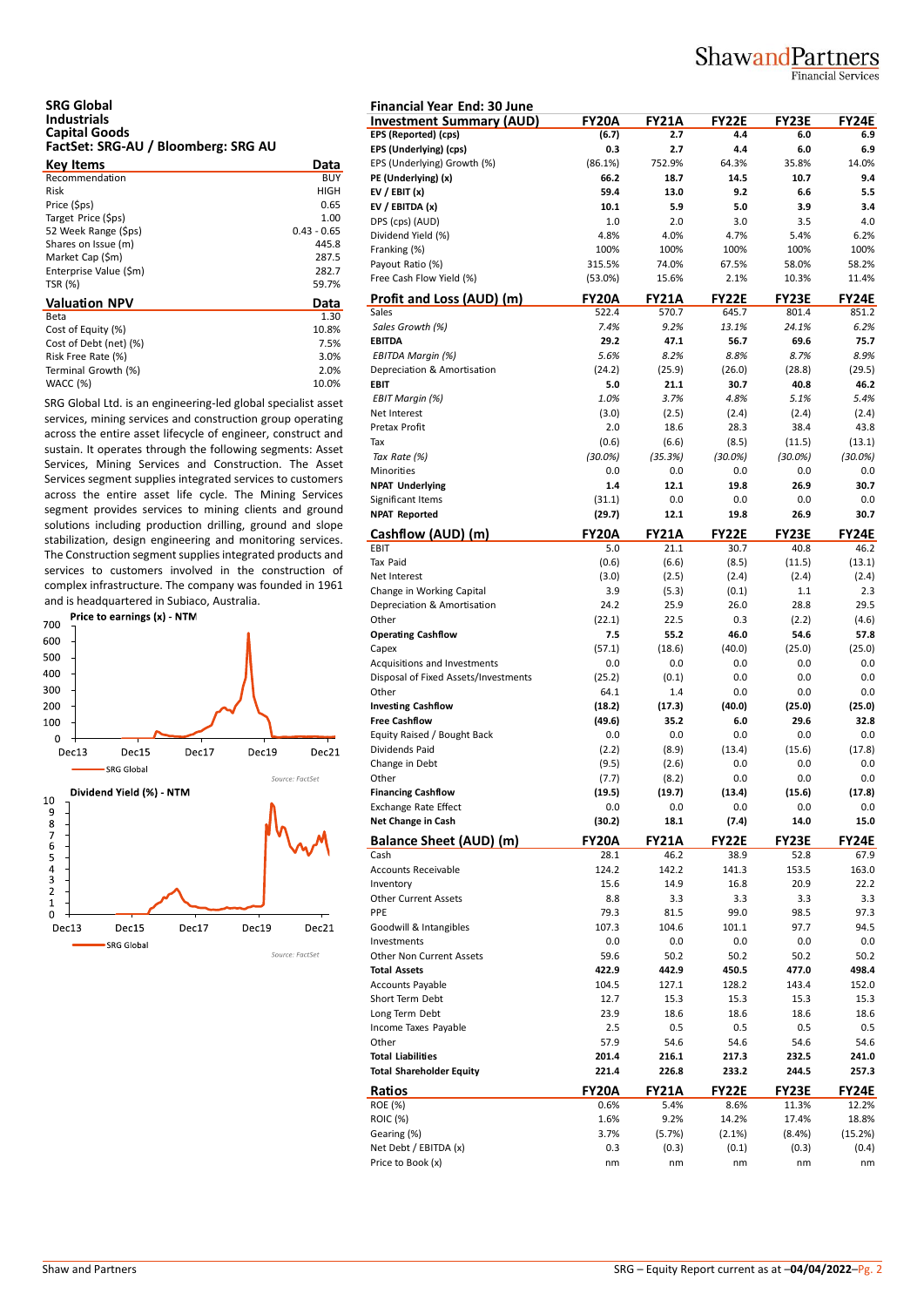

#### **WBHO acquisition adds even more upside to an already compelling story**

SRG have announced that the acquisition of WBHO Infrastructure in WA ('WBHO WA') for \$15.2mn completed on 31 March 2022. This follows a successful second meeting of creditors who supported 'overwhelmingly' the sale by way of a Deed of Company Arrangement. We do not expect there to be any major integration issues given the knowledge that SRG has of this company, contracts and customers. For further detail on the transaction see our research from the 14th March **[Opportunistic Acquisition](https://publications.shawandpartners.com.au/downloadreport.aspx?id=PFUSTBXUD9AWZWUT13QV)**.

With the announcement of deal completion, we now include our initial estimates for the WBHO transaction in our published forecasts. As stated in our prior research, SRG currently achieves a Group EBITDA margin of 9.1% (11.5% in Asset Services and 7.8% in Specialist Construction) and we would not expect WBHO to be at these performance levels but getting up in line with the rest of the Group would obviously be the target. We do not expect WBHO's revenue to be too adversely affected given the speed of the transaction and annuity nature of the contracts (beyond the contracts that we believe SRG did not retain). For modelling purposes, we also split our initial estimate of WBHO's revenue 60/40 in favor of annuity/asset services versus construction. Given the low implied multiple paid (and funded by the strong balance sheet) for this business, the integration of WBHO into our SRG forecasts has a very material positive impact as shown, a very high teen percentage increase in revenue and EBITDA in FY23.

#### **Figure 1: Shaw and Partners estimate changes**

|                          | <b>FY22E</b><br><b>FY21A</b> |       |            | <b>FY23E</b> |       |            |      |
|--------------------------|------------------------------|-------|------------|--------------|-------|------------|------|
|                          | <b>Actual</b>                | Old   | <b>New</b> | Chq          | Old   | <b>New</b> | Chg  |
| Sales (A\$m)             | 569.5                        | 612.0 | 644.5      | 5:           | 673.8 | 800.3      | 19:1 |
| Underlying EBITDA (A\$m) | 47.1                         | 55.4  | 56.7       | 2%           | 60.0  | 69.6       | 16:  |
| Underlying NPAT (A\$m)   | 12.1                         | 13.6  | 19.8       | $t$ .        | 22.9  | 26.9       | 18%  |
| EPS (cents)              | 2.7                          | 4.4   | 4.4        | t            | 5.1   | 6.0        | 18%  |
| DPS (cents)              | 2.0                          | 3.0   | 3.0        | s:           | 3.5   | 3.5        | Oʻz" |

*Source: Shaw and Partners estimates*

Our estimates seem to be marginally above consensus.

#### **Figure 2: Shaw and Partners estimate versus Consensus**

|                       | Consensus |                  |             | <b>Shaw and Partners</b> |       | <b>Consensus vs. Shav</b> |         |
|-----------------------|-----------|------------------|-------------|--------------------------|-------|---------------------------|---------|
|                       | FY22e     | FY23e            | <b>FY21</b> | FY22e                    | FY23e | <b>FY22e</b>              | FY23e   |
| Revenue (\$m)         | 625.5     | 785.0            | 569.5       | 644.5                    | 800.3 | $-3.6%$                   | $-1.9%$ |
| EBITDA (\$m)          | 56.2      | 69.3             | 47.1        | 56.7                     | 69.6  | $-1.02$                   | $-0.5x$ |
| EBITDA manzin         | 90%       | 88%              | 8.3%        | 8.8%                     | 87%   | 17bp                      | $13b$ a |
| NPAT <sub>(\$m)</sub> | 18.7      | 26.3             | 12.1        | 19.8                     | 26.9  | $-5.6x$                   | $-2.4%$ |
| DPS (cps)             | 3.3       | 3.8 <sub>1</sub> | 2.0         | 3.0                      | 3.5   | $8.3\%$                   | 7.1%    |

*Source: Shaw and Partners and Consensus estimates*

Upon integrating the WBHO business, our margin assumptions for the integrated Group have fallen slightly as we assume an initial 25% lower EBIT margin for WBHO than SRG in both Construction and Maintenance/Asset Services.



**Figure 3: Revenue by Segment (post WBHO WA) Figure 4: EBITDA Margin by Segment (post WBHO WA)**



*Source: Shaw and Partners Source: Shaw and Partners*

Reported net cash was over \$28mn at the end of 1H22, with total available liquidity of over \$100mn to support SRG's growth plans. So even after paying the transaction price and likely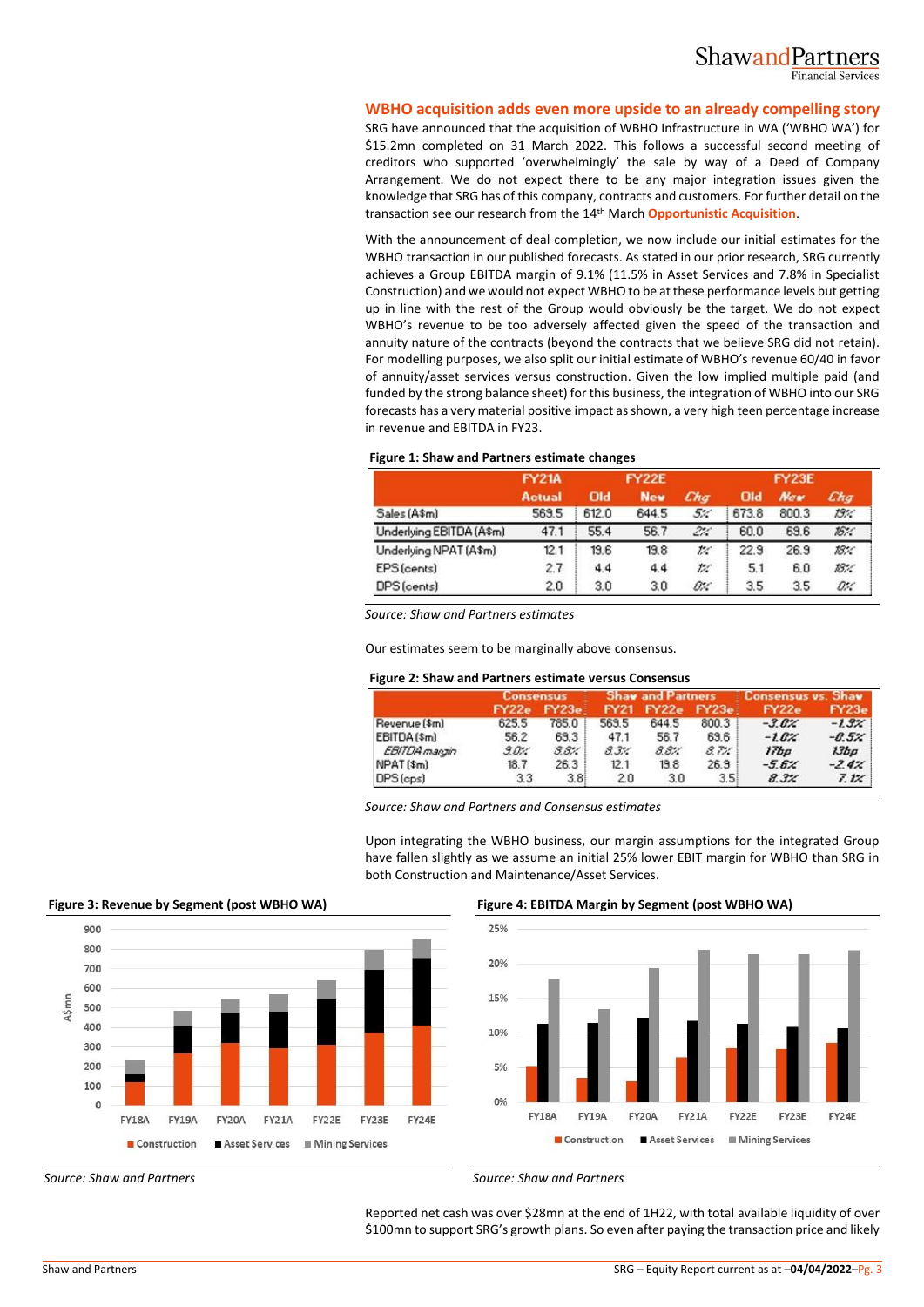

required injection of working capital, we still expect SRG to be net cash positive at the end of FY22.





*Source: Shaw and Partners estimates*

There are also several potential growth opportunities from the combination which could further boost revenue going forward. WBHO brings to SRG additional large clients, the highest available national road / bridge accreditation (R5 / B4), an Integrated Service Agreement with Main Roads plus a strategic position in the Kwinana Industrial Area.

[https://developmentwa.com.au/projects/industrial-and-commercial/kwinana](https://developmentwa.com.au/projects/industrial-and-commercial/kwinana-sia/overview)[sia/overview](https://developmentwa.com.au/projects/industrial-and-commercial/kwinana-sia/overview)

#### **Valuation, Outlook and Recommendation**

WBHO looks like a good deal for SRG, paying \$15.2mn for a business that historically generated circa \$150mn in revenue (with the majority recurring). SRG can keep in employment the 275 WBHO staff, which is obviously a huge plus of the deal for all involved. The macro environment remains very supportive for SRG as well. We recently had the opportunity to catch up with Ventia (VNT.asx) and Service Stream (SSM.asx) and discussed the strong growth outlook for the asset maintenance sector in Australia and the discount valuations ASX listed Industrial Service names trade on versus International peers (see charts below).



#### **Figure 6: Positive Asset/Maintenance Services Outlook**

*Source: VNT*

With a Market Cap of circa \$290mn and Net Cash of circa \$5mn (Shaw and Partners end FY22 estimate) – recent guidance for FY22 (before WBHO integration) values SRG at circa 5.0x FY22 EBITDA and 14.5x Earnings. However, including the WBHO WA acquisition for full year FY23 reduces these to 3.9x and 10.7x respectively based on our FY23 estimates. This is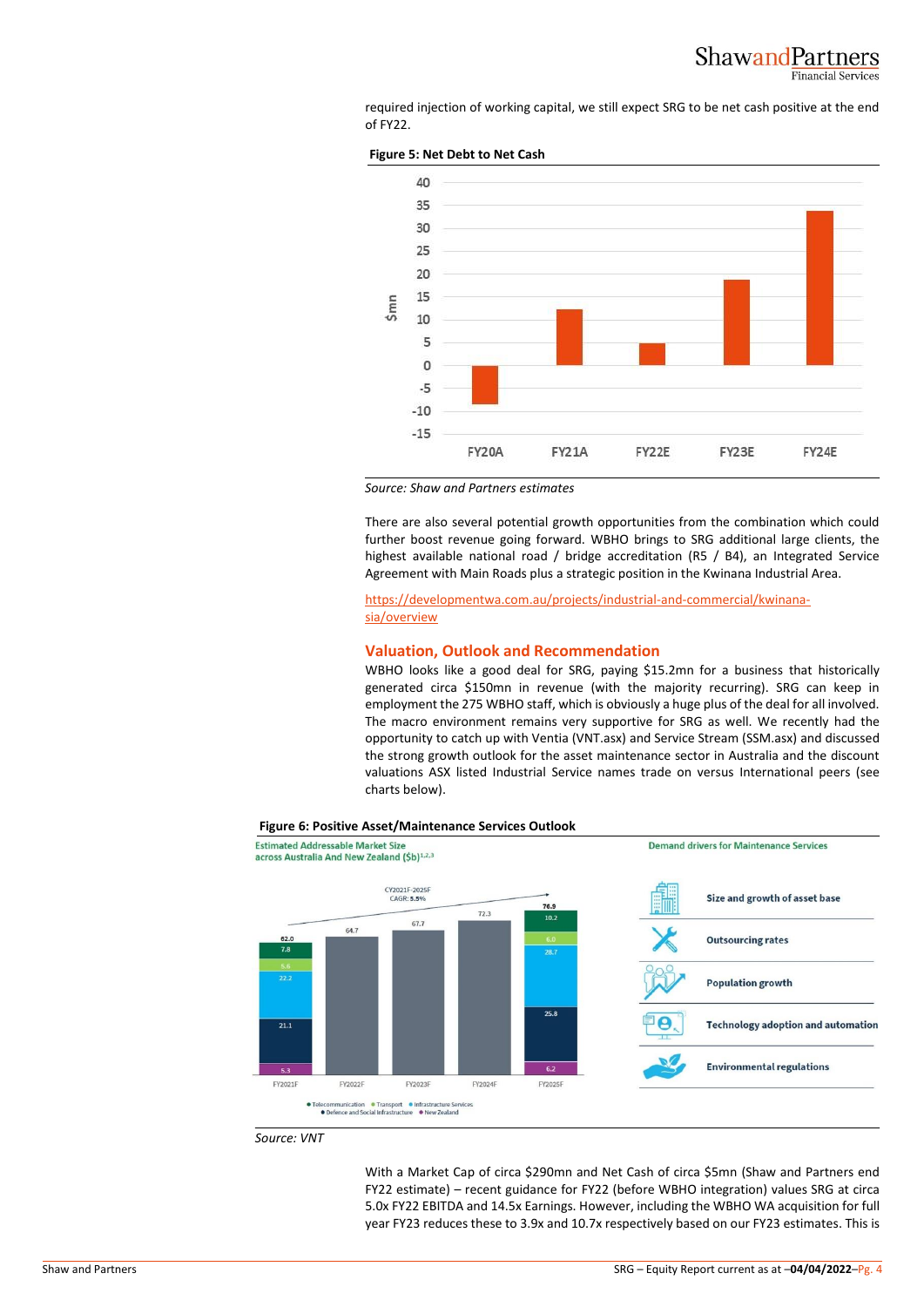#### ShawandPartners **Financial Services**

a material discount to larger ASX peers, despite SRG's potentially higher growth profile, net cash balance sheet and strong annuity margins.

#### **Figure 7: SRG versus ASX and NYSE Industrial Service Peers Figure 8: Peer Group – 3- and 12-month performance**

|                        |          |         |        |        | <b>EV/EBITDA</b> | <b>EV/EBITDA</b> |
|------------------------|----------|---------|--------|--------|------------------|------------------|
|                        | 3 Mth    | 12 Mth  | PE FY1 | PE FY2 | FY <sub>1</sub>  | FY <sub>2</sub>  |
| PWR-NY                 | 14.8%    | 47.6%   | 20.82  | 18.97  | 14.06            | 12.79            |
| MTZ-NY                 | $-5.1%$  | $-7.6%$ | 16.48  | 13.09  | 9.06             | 7.77             |
| DY-NY                  | 2.8%     | 3.9%    | 29.84  | 18.76  | 10.30            | 8.06             |
| DOW <sub>1</sub>       | $-10.4%$ | 2.3%    | 15.96  | 13.00  | 6.00             | 5.67             |
| <b>MND</b>             | 14.5%    | 4.0%    | 21.95  | 18.98  | 9.36             | 8.29             |
| <b>VNT</b>             | 26.5%    |         | 12.82  | 10.27  | 7.00             | 6.63             |
| <b>SSM</b>             | 26.1%    | $-3.6%$ | 16.19  | 11.42  | 8.27             | 5.70             |
| <b>SRG</b>             | 26.5%    | 40.2%   | 15.38  | 10.95  | 5.03             | 4.08             |
| <b>Discount to ASX</b> |          |         | $-8%$  | $-18%$ | $-34%$           | $-38%$           |

 $-35%$ **Discount to NYSE**  $-31%$  $-55%$ 

Source: FactSet and FactSet consensus. 1: Downer Net Debt excludes Lease Liabilities.

*Source: FactSet consensus. 1: Downer Net Debt excludes Lease Liabilities. Source: FactSet*

ASX listed Asset Service firms themselves then seem to trade on material discounts to more established US Industrial Service peers.



-57%

#### **Figure 9: Peer Group FY1 and FY2 PE Multiples Figure 10: Peer Group FY1 and FY2 EV/EBITDA Multiples**

30

25

 $20$ 

15

10

5

 $\overline{0}$ 

 $\widehat{\times}$ 



DOW<sub>1</sub>

EV/EBITDA FY1 EV/EBITDA FY2

MAID

VNT

CCM

SRG

The recent 1H22 result and 2H22 outlook is strong evidence that SRG is delivering on its strategy and is a lower risk investment (due to the nature of its business and 2/3 recurring earnings) when compared to many construction and mining service peers.

DV-MV

PWR-NY MT7-NY

We additionally expect the macro outlook to remain strong as evidenced by the data presented by SRG's peers, across infrastructure, asset services, mining and select construction. Overseas Specialist Civil Engineering may also provide a further boost post FY22.

The Company also highlighted in this result that liquidity and their current corporate structure supports the delivery of the strong WIH and a further substantial increase in earnings from the current cost base.

We value SRG on a relative basis to peers and the market (FY22 PE Relative 20.19x = \$0.90ps) as well as sense checking the relative valuation using a DCF (\$1.21ps) and Sum of the Parts (break up) valuation (\$0.88ps).

From this, our 12 month forward composite valuation and price target is increased to \$1.00 per share (from \$0.75 per share). Circa 11cps of this increase relates to the WBHO acquisition, with the remaining 14cps split between the higher multiples of peers (see 3 month performance above) and rolling forward our 12-month target. Based on our target price the stock would be trading on 7.8x, 6.1x and 5.4x our FY22-24 EBITDA forecasts respectively (post WBHO WA).

Our DCF assumes a WACC of 10.0% average annual FCF of circa \$40.17mn (from \$28.74mn) over the 10-year forecast period and a 2.0% (from 2.5%) terminal growth rate (TV=51% of EV). Our Sum of the Parts assumes relative peer EV/EBITDA multiples for each division (5.0x





#### 50% 45%  $A \cap 96$ 35%

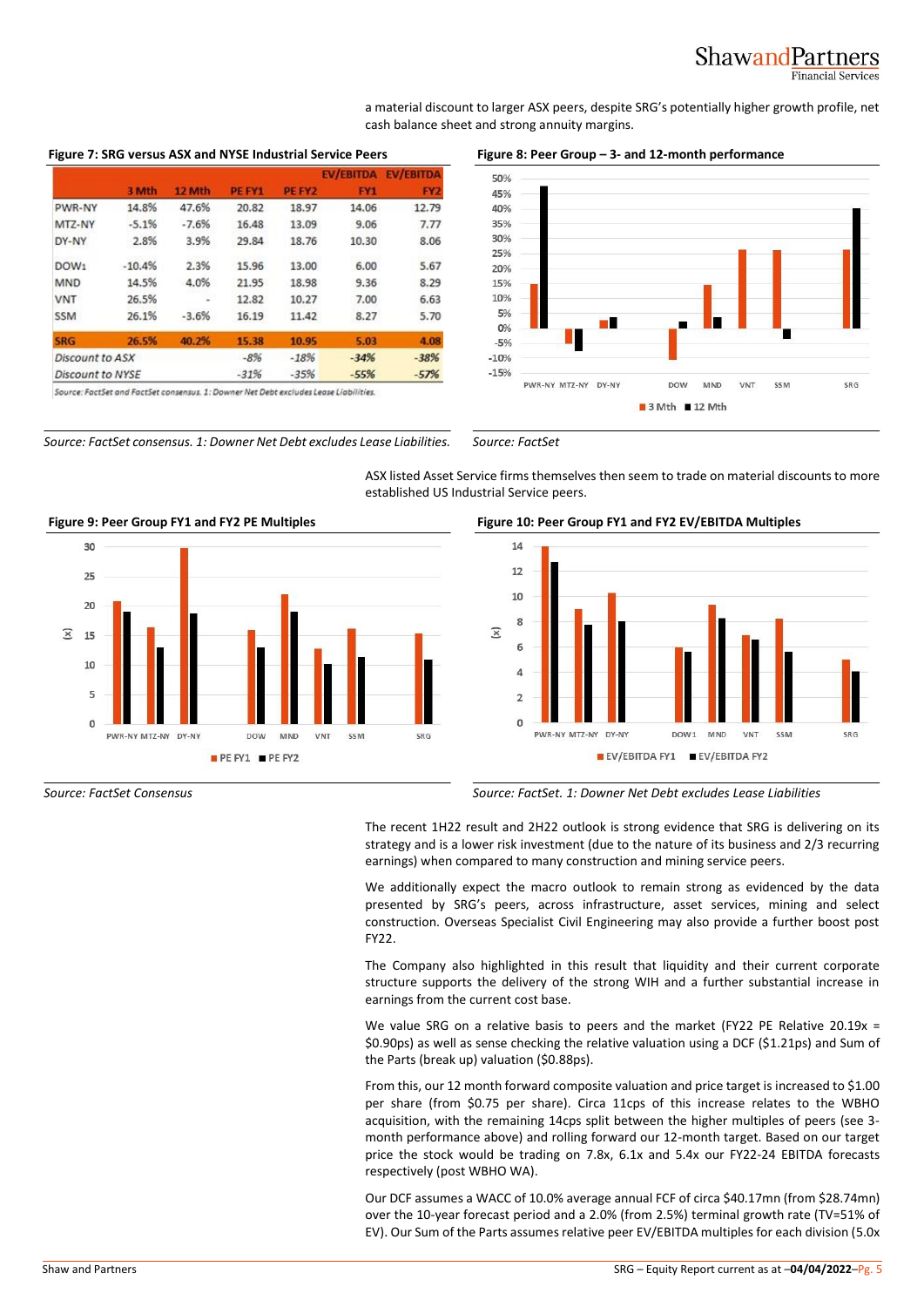

for Construction, 4.0x for Mining and 6.3x for Asset Services). Our peer multiples are based upon target rather than current share prices.

We believe the outlook for SRG remains very positive due to;

- FY22-23 revenue underpinned by high quality WIH.
- Major boost to FY23+ EBITDA from integration of WBHO acquisition.
- Large pipeline of work identified and hence likely news flow catalysts as more contracts are secured.
- Lower risk profile due to annuity earnings, alliance style contracts, breadth of clients and geographies etc.
- Marginally improving competitive landscape.
- Solid balance sheet and forecast strong earnings momentum in the next few years.
- Further M&A Potential.

As such we would expect SRG to re-rate along with a recovery in reported financial performance towards a valuation closer to lower risk maintenance focused peers (FY23 6.0x EBITDA).

Given the upside in relative valuation, current WIH and likely positive catalysts from the tendering pipeline, we continue to rate SRG a Buy.

#### **SWOT analysis**

#### **Strengths**

- Strong relationships from project delivery, resulting in majority of contract wins coming from repeat customers.
- Fully integrated service offering breadth of service offering from engineering, through construction to ongoing maintenance.
- Lower risk earnings, with over two thirds of earnings now recurring, longer term contracts.
- Breadth of clients and geographical exposure lowers risk further.
- Balance sheet supportive of growth.

#### **Weaknesses**

- Still a relatively small player in the sector.
- Construction remains relatively low margin.

#### **Opportunities**

- \$1bn WIH (pre WBHO).
- \$6bn identified pipeline of opportunities.
- Potential acquisition opportunities.
- Industry consolidation likely.
- Growth in maintenance activity in Australia.
- Recovery in overseas work as COVID restrictions are lifted.
- Growth of lower risk contract types (e.g. Alliance) and Engineering products business.
- Revenue synergies from WBHO acquisition.

#### **Threats**

- Construction industry remains competitive.
- Mining sector cyclicality.
- Asset services attracting greater competition.
- Potential high working capital requirements.
- Potential takeover target.
- Ability to attract and retain employees as market conditions improve.
- Integration of WBHO acquisition.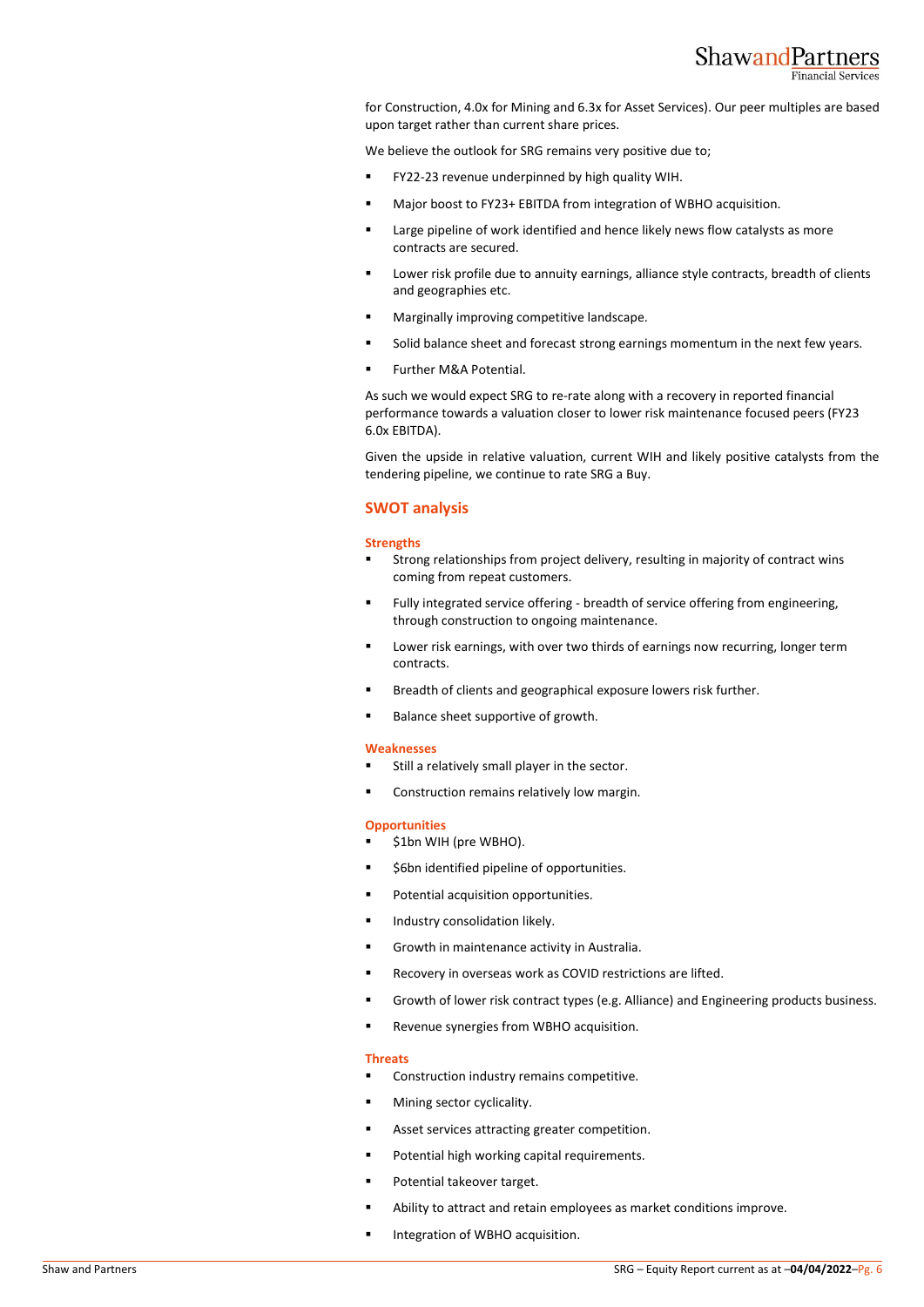#### **Key risks**

SRG has lowered its risk profile in recent years through exiting underperforming businesses and shifting its WIH away from construction towards Asset and Mining Services.

#### **COVID risk**

Generally, to date, the construction and mining service operations in Australia that SRG are exposed to have been considered critical infrastructure and as such has been allowed to continue as essential businesses. There has been some (hopefully) temporary delays in the award of new projects and some maintenance work. Assuming a recovery from the COVID-19 slowdown, the outlook for SRG's core businesses remains very positive, as a result of a resilient mining sector and numerous stimulus packages that were announced by governments in SRG's core Construction and Services markets.

#### **Industry risk**

S&P categorize the global construction sector as having above-average risks. However, SRG's focus on Asset and Mining Services and annuity (and alliance) style contracts have helped manage this risk.

#### **Geographical risk**

SRG has a very focused geographical portfolio by country with most of its revenue from projects in Australia. However, within Australia, the projects are spread widely across a large number of different projects, regions and clients, substantially lowering risk overall.

#### **Customer risk**

SRG has a broad range of customers across its three business units. No revenue from transactions with a single external customer amount to 10% or more of the Group's revenue. Key Government (good relationships with State and Federal NZ and Australia) and blue-chip corporate clients including Rio Tinto, Woodside. South 32, Yara, Multiplex, CPB etc.

#### **Employee risk**

SRG has roughly 2,300 employees, 21% are technical, engineering and management with the remaining 79% operational. In regard to key personnel, the Board and Management own 12% of the issued capital, aligning their interests with other shareholders.

#### **Cash Flow / Balance sheet risk**

SRG is in a strong liquidity position with available funds of over \$100mn at the end of 1H FY22.

#### **Contract Risk**

As stated earlier, no one single external customer accounts for 10% or more of the Group's revenue. There has also been a general trend towards greater exposure to alliance style contracts and maintenance work.

SRG is also a relatively highly diversified business and the contracts in its different sectors have varying lengths. The average duration of contracts in each segment are (generally) as follows;

- Construction 1-4 years
- Mining 3-6 years
- Services 4-10 years

#### **Commodity Prices**

SRG is exposed to commodity price risk through its consumption of steel its operations use for post-tensioning, and to a lesser degree in the mining services business. SRG monitors forward steel prices and endeavors to lock in agreed prices on a project by project basis prior to formalizing bid prices wherever possible.

#### **Foreign Exchange**

SRG is exposed to foreign exchange risk in overseas projects executed by local subsidiaries. SRG does not hedge this risk however continues to monitor exchange rates so that currency exposure is maintained at an acceptable level. There is a natural hedge in place to the extent project costs are materially of the same foreign currency.

#### **WBHO Integration Risk**

Any transaction comes with some integration risk. However, we expect given SRG's knowledge of WBHO, the customers and contracts that this risk is not significant for this particular transaction.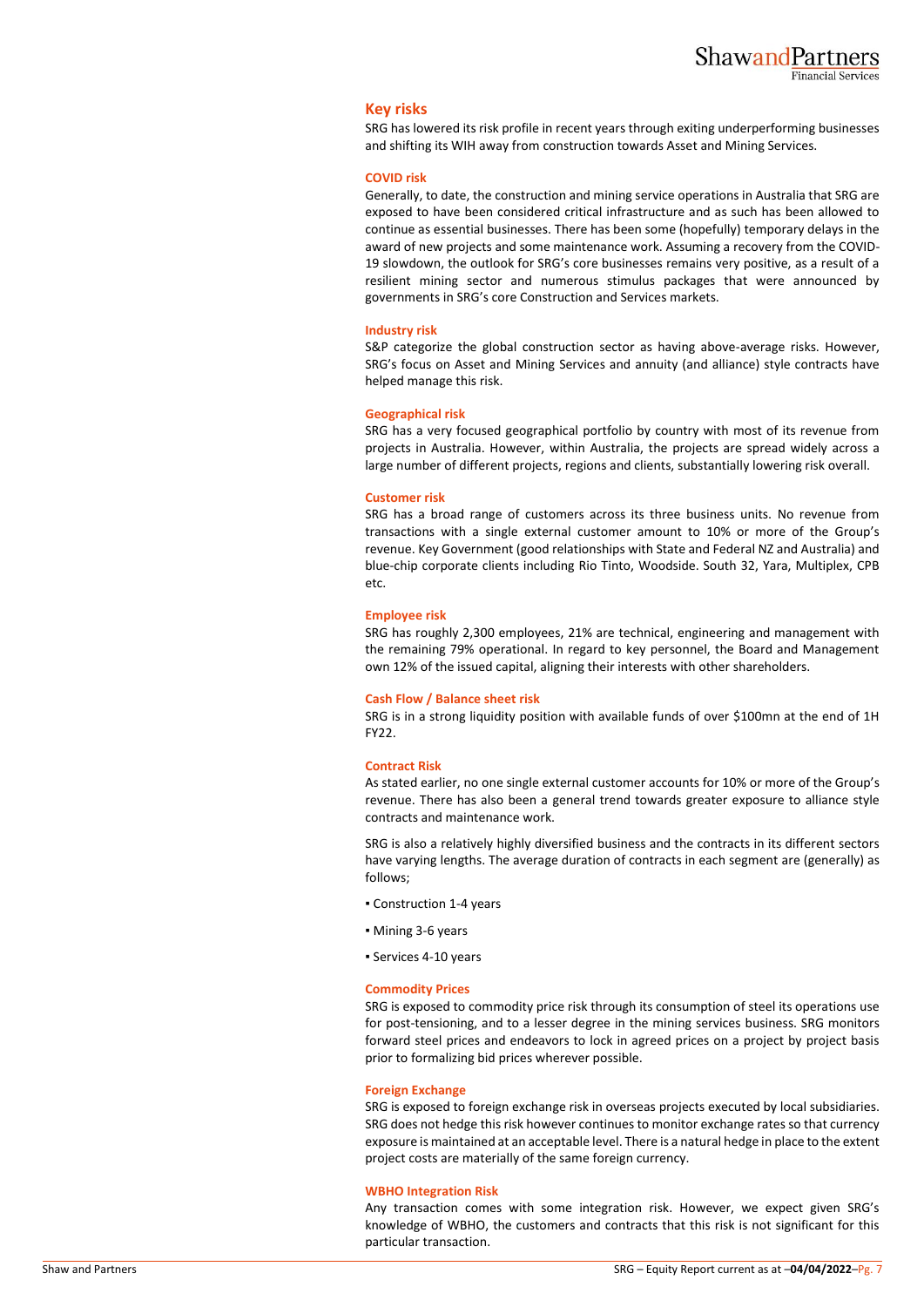## ShawandPartners **Financial Services**

### **Core drivers and catalyst**

• Infrastructure investment by both governments and private sector.

• Maintenance expenditure continues to increase, driven by number of assets and outsourcing trend.

- Rising commodity prices boosting Mining investment.
- All the above, resulting in improving order book / WIH / pipeline.
- Higher recurring revenues.
- Lower risk alliance style contracts.
- Acquisitions / M&A potential.
- Margin improvement, especially in construction.
- Growth opportunities from WBHO acquisition.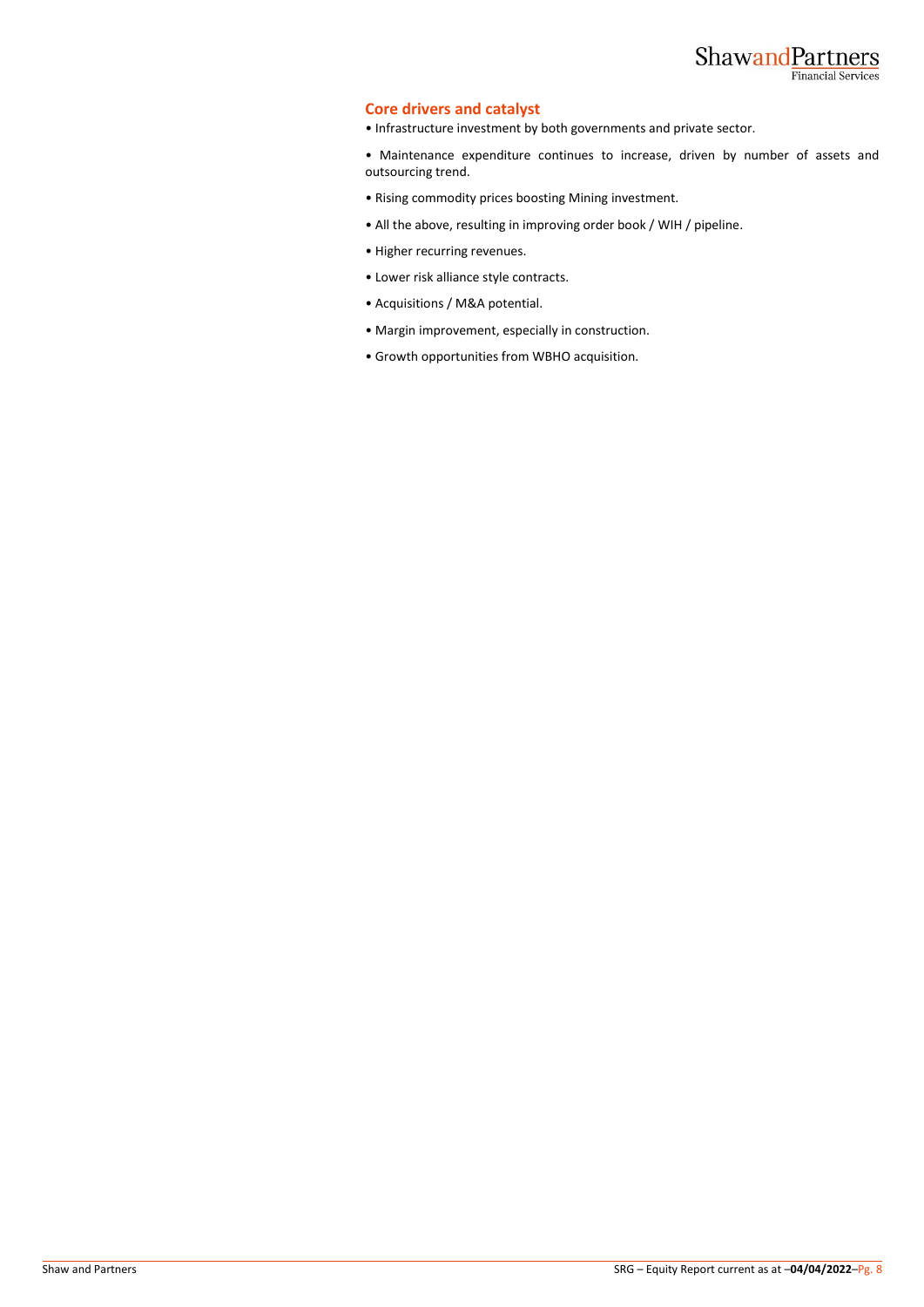## **Rating Classification**

| Buy              | Expected to outperform the overall market                                        |
|------------------|----------------------------------------------------------------------------------|
| Hold             | Expected to perform in line with the overall market                              |
| <b>Sell</b>      | Expected to underperform the overall market                                      |
| <b>Not Rated</b> | Shaw has issued a factual note on the company but does not have a recommendation |

## **Risk Rating**

| High   | Higher risk than the overall market – investors should be aware this stock may be speculative |
|--------|-----------------------------------------------------------------------------------------------|
| Medium | Risk broadly in line with the overall market                                                  |
| Low    | Lower risk than the overall market                                                            |

**RISK STATEMENT:** Where a company is designated as 'High' risk, this means that the analyst has determined that the risk profile for this company is significantly higher than for the market as a whole, and so may not suit all investors. Clients should make an assessment as to whether this stock and its potential price volatility is compatible with their financial objectives. Clients should discuss this stock with their Shaw adviser before making any investment decision.

| <b>Distribution of Investment Ratings</b> |       |                                |  |  |  |  |
|-------------------------------------------|-------|--------------------------------|--|--|--|--|
| Rating                                    | Count | <b>Recommendation Universe</b> |  |  |  |  |
| Buy                                       | 100   | 85%                            |  |  |  |  |
| Hold                                      | 16    | 14%                            |  |  |  |  |
| Sell                                      |       | 2%                             |  |  |  |  |